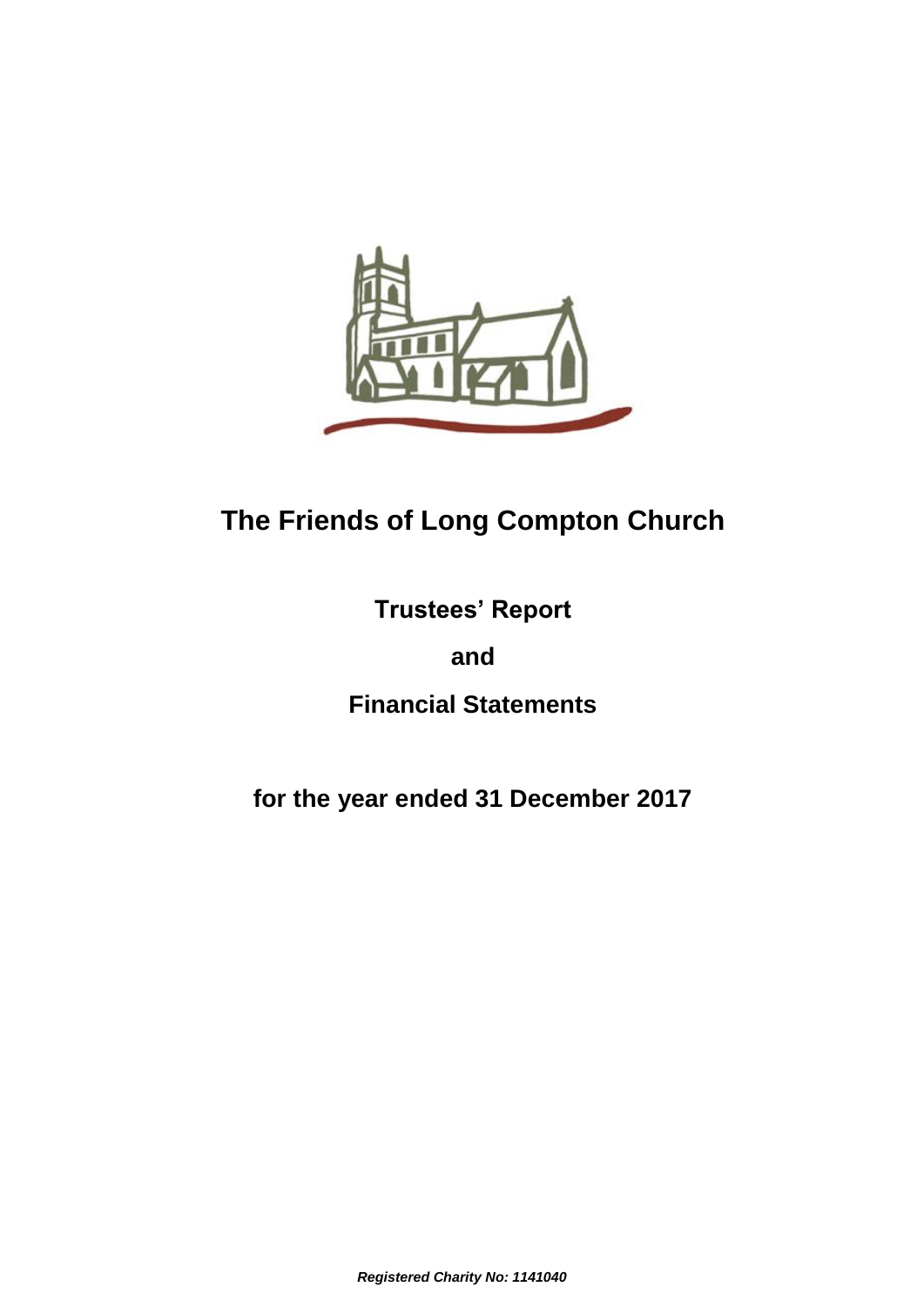

# **Aims and Objectives**

The aims and objectives of the Friends of Long Compton Church ("the Friends"), embodied in our Constitution, are to: promote the maintenance and repair of the church; promote the wider use of the church; and, educate the public in the history and heritage of the church.

Subject to the oversight of the Diocese, control of all work carried out on the church, land and buildings, remains the responsibility of the Parochial Church Council (PCC).

The management and administration of the Friends is vested in a committee of officers and trustees ("the Committee"). Whilst ultimate responsibility for the Friends charity is vested in the Committee, they are ably assisted by a group of enthusiastic volunteers who regularly attend committee meetings to plan fund raising activities and events.

When planning activities for the year the Committee has had regard to the Charity Commission's guidance on public benefit and the need to further the aims and objectives of the charity for the benefit of the public.

The Committee are keen to attract a large membership representative of all Long Compton residents and to offer a range of activities of wide appeal.

#### **Achievements and Performance**

During the year the Committee has met on a regular basis. An AGM was held on 18 March<br>2017. This was attended by more than thirty members and we canvassed views on This was attended by more than thirty members and we canvassed views on membership and future activities.

We are pleased to report that the Friends continues to attract members and has a membership of upwards of 300 people, the amount of the membership fee for 2017 having been £8 for singles and £15 for a couple. The Committee keeps in touch with members inviting them to events and reporting on progress by newsletter and email. A Friends website is being developed and TheFriendsofLongComptonChurch.com domain has been purchased.

This year four events have been held in the church and have featured a sociable get-together, over a hot meal and/or a glass or two of wine.

The Friends' year 2017 got off to a good start with our AGM in March, at which members were given a report on how our achievements lived up to the charity's aims and objectives. After a delicious hot supper in the church, Philip Smith gave an informative and entertaining talk on developing the Shakespeare Garden in Stratford. Net of expenses, some £654 was raised from ticket sales and donations.

In June The Friends arranged a well-attended concert in the church given by Leos Strings aptly entitled "Musical Allsorts", ranging through their repertoire of classical and jazz to contemporary. Net of expenses, £1,132 was raised.

The Friends presented "An Evening with Jane Hawking" in October. Jane is the author of the autobiography "Travelling to Infinity: my life with Stephen", to whom she was married. A sum of £1,702 was raised net of expenses.

December saw The Friends host a return to the church of the ever-popular Hot Fingers with an evening of jazz music and song. This raised £1,326 after expenses.

The Friends also finance the publication of a leaflet on the history and architecture of the church and lychgate building. This leaflet, which is available free to visitors, includes an informative "tour of the church" drawing attention to the main architectural features.

The Committee is actively planning further activities to be held during the year ahead, including an AGM talk and supper in the church, and a return of the Brian Kay Chorale with a programme of music, song and popular readings to perform in the church.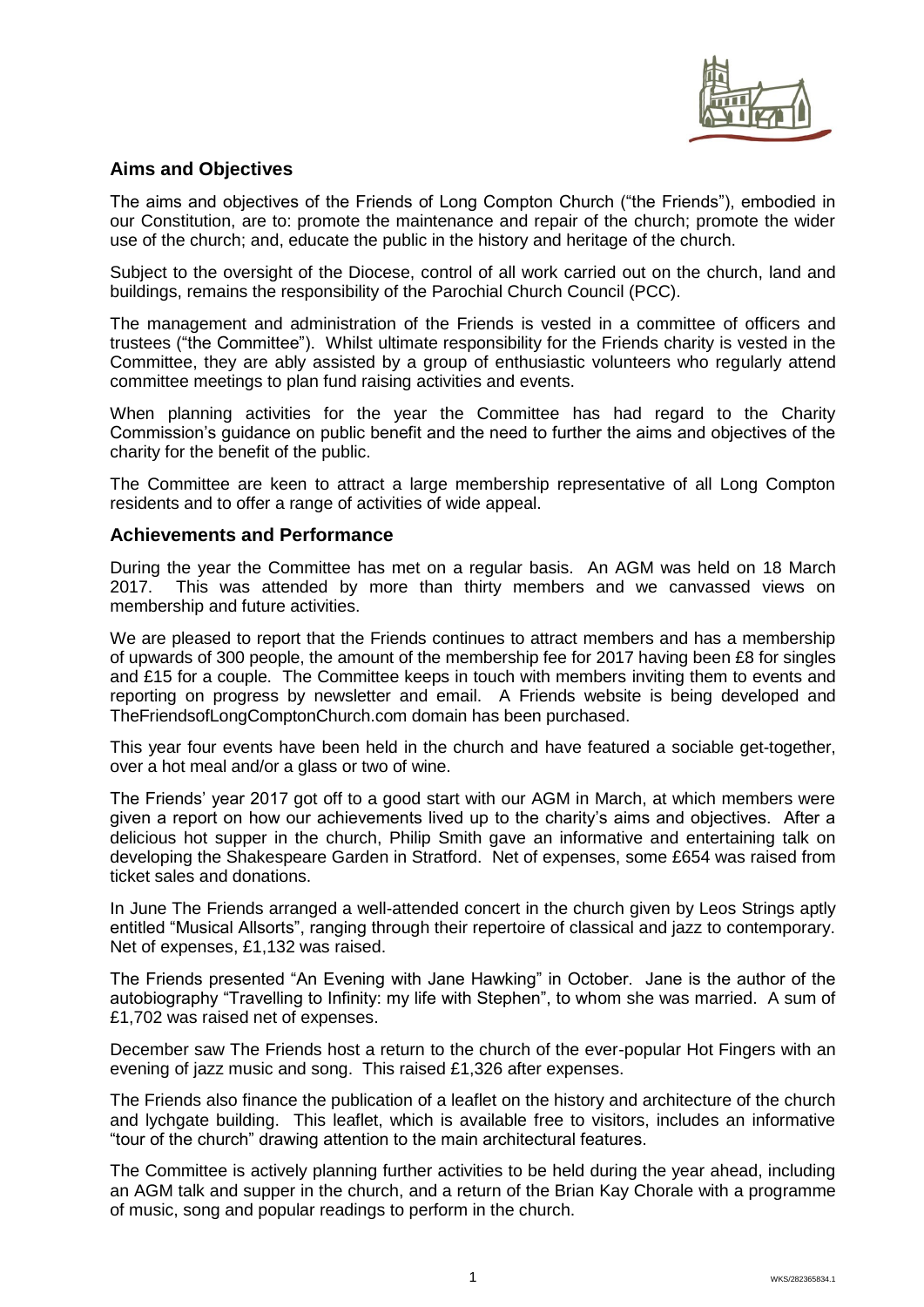

### **Financial Review**

Total receipts in the year ended 31 December 2017 were £11,596 (2016: £11,804). This breaks down as to subscriptions from members of £2,336 (2016: £2,365) and donations of £1,740 (2016: £1,672). Gift Aid is claimed on subscriptions and donations, in so far as members and donors pay UK income or capital gains tax.

Activities for generating funds raised £6,818 (2016: £7,212). Expenses associated with such activities totalled £2,296 (2016: £3,030).

Grants of £6,792 (2016: £10,732) have been made to the PCC towards the repair and improvement of the Church and its facilities, including: replacement tower stonework and other repairs and re-laying of the Lychgate Garden paving. The highly skilled renewal of the pinnacles to the church tower, partly funded by the FLCC and partly by insurance, is visible from many vantage points in and around the village. A lightning conductor has also been installed.

The net result for the year was an excess of payments over receipts of £2,140 (2016: £2,088). The balance at the year-end was £10,033 (2016: £7,893). It is our policy to maintain a prudent balance to fund future events and enable us to respond to appeals for funds for planned maintenance or emergency repairs to the church. A recent survey suggests that, within a period of five years, expensive maintenance and repair to the chancel ceiling and roof may well be advisable.

#### **Structure, Governance and Management**

The Committee, in which management and administration of the Friends is vested by law, comprises trustees and officers, namely President, Chair, Secretary and Treasurer.

Our Constitution provides that *ex-officio* the incumbent will be President of the Friends and nominated members of the PCC can also be appointed trustees. The PCC has nominated no trustees to the Committee. The individuals elected as officers and trustees and the date of the AGM at which they were appointed are as follows:

- Chairman: Sue Klatt (2017)
- Secretary: Eileen Shearer (2016)
- Treasurer: Richard Kirby (2017)
- Trustee: Dick Shacklock (2017)
- Trustee: Charlotte Field (2015)

The Constitution provides that the election of officers and trustees in general meeting shall be for a period of three years save that one-third shall retire annually, but shall be eligible for re-election. This year, Charlotte Field has retired as Trustee and Dick Shacklock is retiring as Trustee with effect from the forthcoming AGM. They do not offer themselves for re-election.

#### **Donors, Sponsors and Volunteers**

We would very much like to thank all donors and sponsors for the generosity of their gifts of money to the Friends and also all the volunteers who have given of their time and worked so hard to make the Friends a continuing success. An especial thank you is due to Charlotte Field and Dick Shacklock, who were founder members of the Committee, for their unstinting contribution to the Friends in their respective fields of catering and facilities management.

#### **Administrative Information**

The Church is situated in Long Compton and is part of the Diocese of Coventry within the Church of England. The correspondence address of the Friends is: The Friends of Long Compton Church, Yerdley House, Vicarage Lane, Long Compton, Warwickshire CV36 5LH.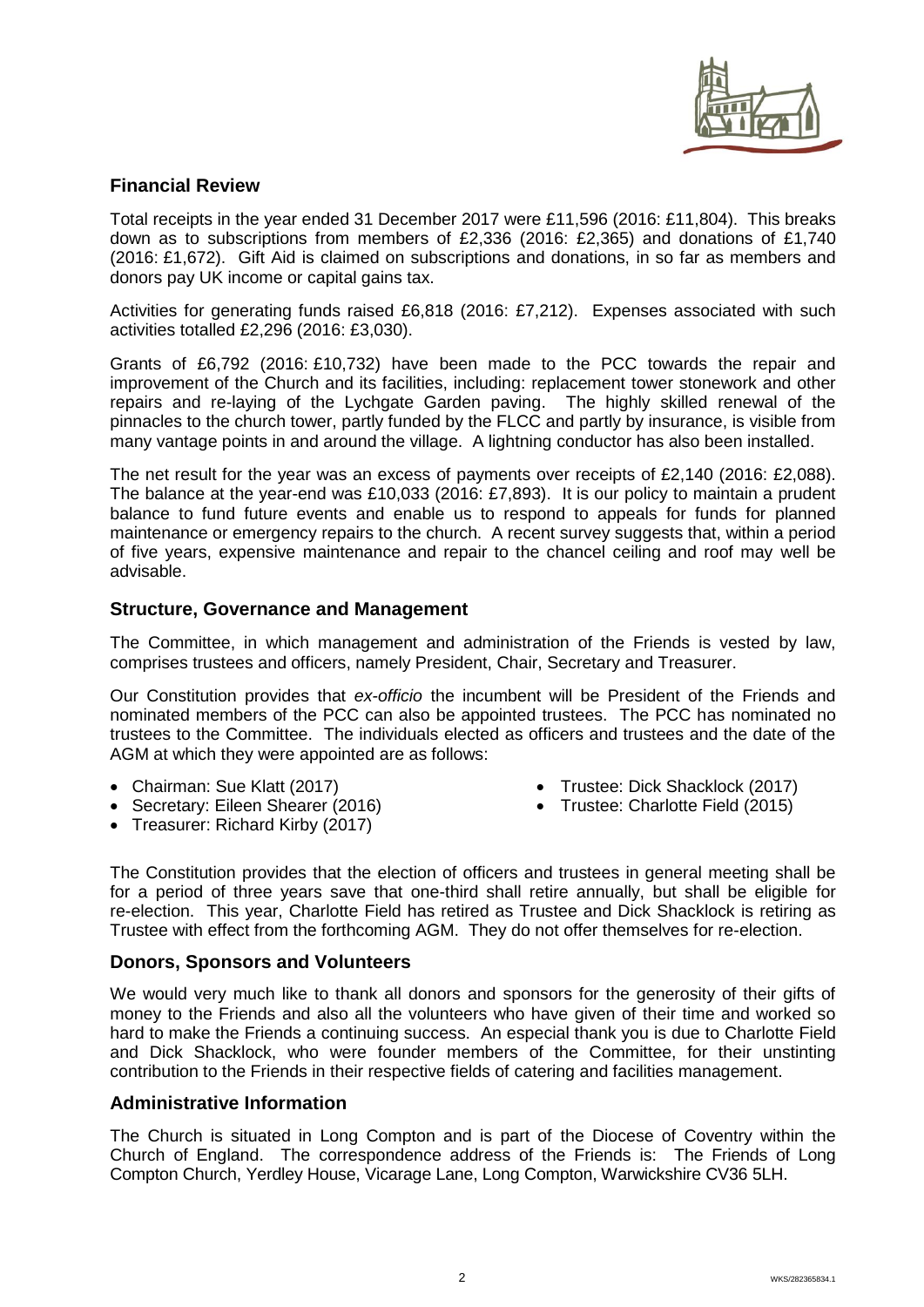

# **FINANCIAL STATEMENTS**

# **for the year ended 31 December 2017**

|                                      | 2017<br>£ | 2016<br>£       |
|--------------------------------------|-----------|-----------------|
| <b>Receipts and Payments Account</b> |           |                 |
| Receipts                             |           |                 |
| Subscriptions                        | 2,336.00  | 2,365.00        |
| <b>Donations</b>                     | 1,740.01  | 1,672.52        |
| Gift Aid recovered                   | 701.31    | 554.19          |
| Activities for generating funds      | 6,818.80  | 7,212.55        |
|                                      | 11,596.12 | 11,804.26       |
| Payments                             |           |                 |
| Activities                           | 2,296.09  | 3,030.38        |
| Repair and improvement to Church     | 6,792.00  | 10,732.60       |
| Membership costs                     | 230.89    | 100.80          |
| Data protection / website            | 136.80    | 29.04           |
|                                      | 9,455.78  | 13,892.82       |
| Excess of receipts over payments     | 2,140.34  | 2,088.56        |
| Bank current account 1st Jan         | 7,893.28  | 9,981.84        |
| Bank current account 31st Dec        | 10,033.62 | <u>7,893.28</u> |
| <b>Statement of Assets</b>           |           |                 |
| Cash Funds                           |           |                 |
| Bank current account                 | 10,033.62 | 7,893.28        |
| <b>Other Monetary Assets</b>         |           |                 |
| Gift Aid recoverable (estimated)     | 750.00    | 750.00          |
| Wine glasses and stock of wine       |           |                 |
| Retained for future events           | 101.00    | 42.00           |

The attached notes form part of these financial statements.

Approved on behalf of the Committee by Sue Klatt (Chairman) and Richard Kirby (Treasurer).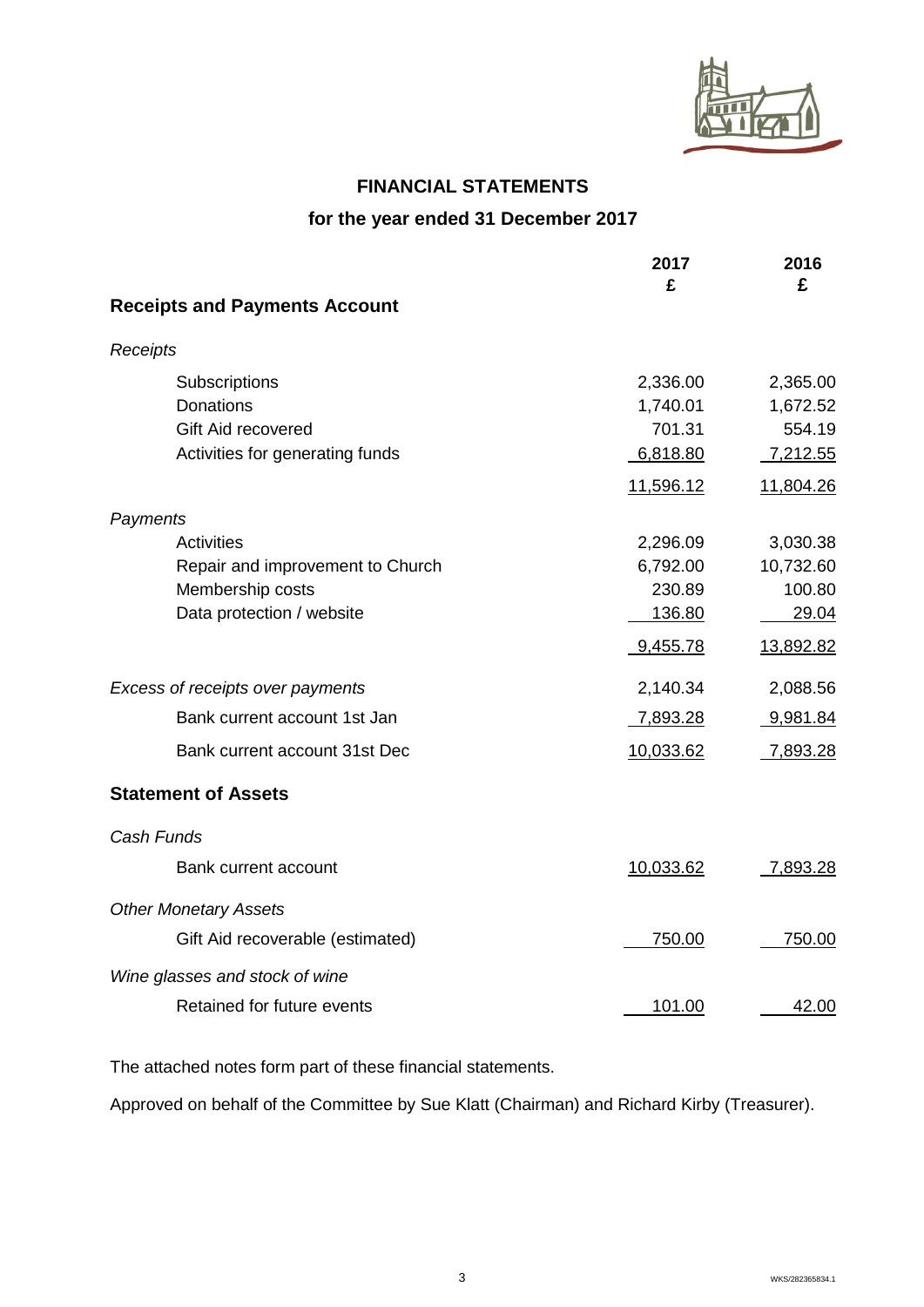

# **Notes:**

- 1. The financial statements have been prepared on the receipts and payments basis.
- 2. There are no fixed assets, liabilities, designated or restricted funds.
- 3. Activities for generating funds receipts and payments analysis:

|    |                                                                                                                      | £                    | £                        |  |
|----|----------------------------------------------------------------------------------------------------------------------|----------------------|--------------------------|--|
|    | Activities held in the church                                                                                        |                      |                          |  |
|    | <b>Talk at AGM</b>                                                                                                   |                      |                          |  |
|    | Ticket and refreshment sales and donations<br>Less: costs of printing and refreshments                               | 849.20<br>(194.99)   | 654.21                   |  |
|    | <b>Leos Strings Concert</b>                                                                                          |                      |                          |  |
|    | Ticket sales, raffle and refreshment donations<br>Less: costs of printing and refreshments                           | 1,877.30<br>(744.96) | 1,132.34                 |  |
|    | Jane Hawking Talk                                                                                                    |                      |                          |  |
|    | Ticket sales, raffle and refreshment and donations<br>Less: costs of printing and refreshments                       | 2,004.20<br>(302.00) | 1,702.20                 |  |
|    | <b>Hot Fingers Concert</b>                                                                                           |                      |                          |  |
|    | Ticket sales, raffle and refreshment donations<br>Less: costs of printing, refreshments and fee                      | 2,088.10             |                          |  |
|    | paid to performers                                                                                                   | (761.44)             | 1,326.66                 |  |
|    | Other expenditure on activities                                                                                      |                      |                          |  |
|    | Public liability insurance<br>Stock adjustment                                                                       |                      | (374.94)<br><u>59.00</u> |  |
|    | Total $2017 =$                                                                                                       |                      | 4,381.47                 |  |
|    | Total $2016 =$                                                                                                       |                      | 4,338.27                 |  |
| 4. | Reconciliation of receipts and payments analysis to Receipts and Payments Account:                                   |                      |                          |  |
|    | Activities for generating funds (Note 3)                                                                             |                      | 4,381.47                 |  |
|    | Receipts from activities for generating funds per Account 6,818.80<br>Less: payments for such activities per Account | (2,296.09)           | 4,522.71                 |  |
|    | Year-end adjustment (unpresented cheques for 2017 expenditure)                                                       |                      | <u>141.24</u>            |  |
|    |                                                                                                                      |                      |                          |  |

4,381.47

5. The Committee consider that for 2017, under section 43(2) and (3) of the Charities Act 1993, neither an audit nor an independent examination of these accounts is required by law.